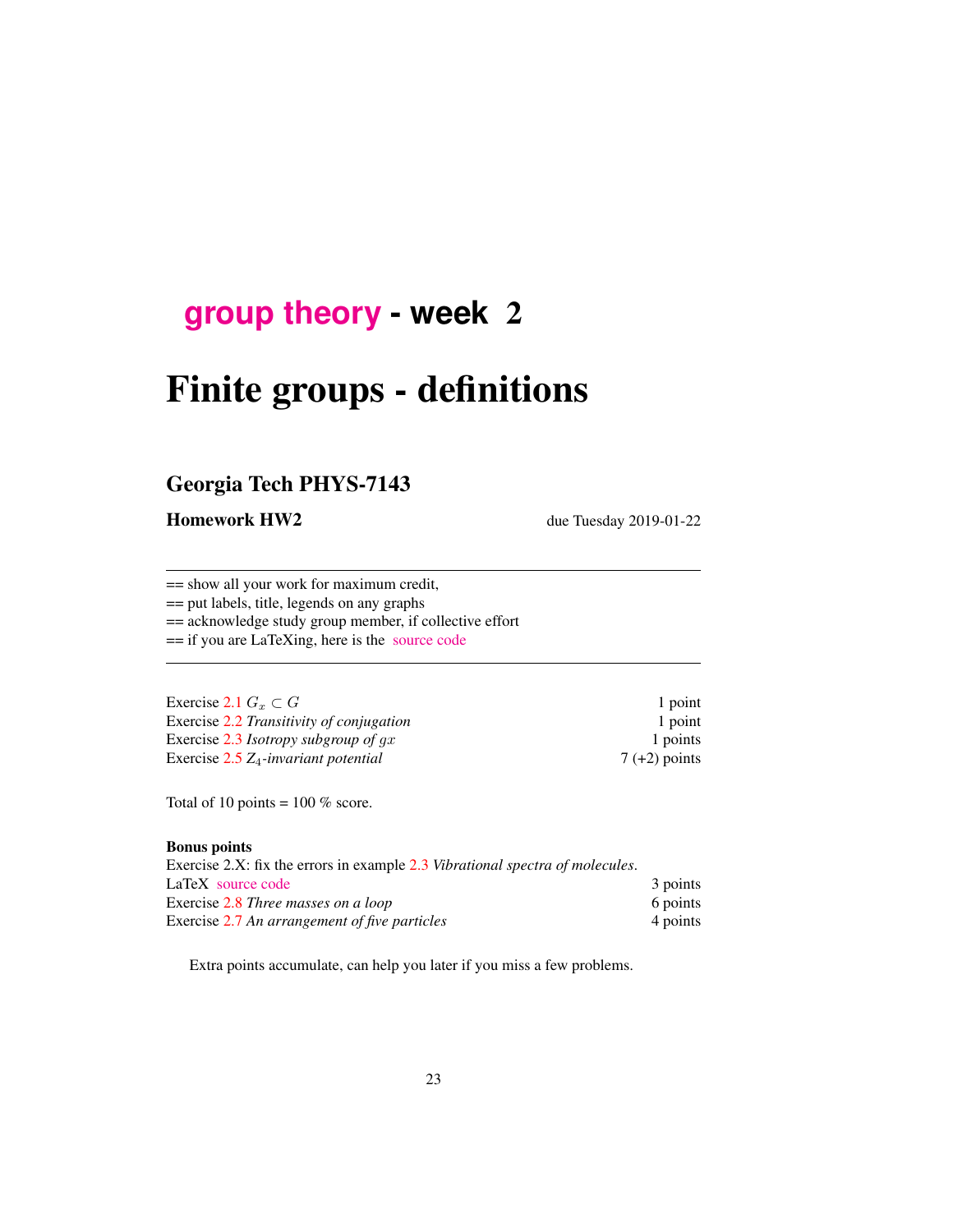#### 2019-01-15 Predrag Lecture 3 Don't wonna know group theory

Today's example  $2.3$  whiteboard derivation of normal-modes of the ring of N asymmetric pairs of oscillators is taken from Gutkin [lecture notes](http://birdtracks.eu/courses/PHYS-7143-19/groups.pdf) example 5.1 *Z*<sup>n</sup> *symmetry*. The corresponding projection operators (1.31) are worked out in example 2.4.

#### 2019-01-17 Predrag Lecture 4 Finite groups

Groups, permutations, rearrangement theorem, subgroups, cosets, all exemplified by the  $S_3 = C_{3v} = D_3$  symmetries of an equilateral triangle. This lecture follows closely Chapter 1 *Basic Mathematical Background: Introduction* of Dresselhaus *et al.* textbook [1] [\(click here\)](http://ChaosBook.org/library/Dresselhaus07.pdf) (ask for password if you have forgotten it). This book (or Tinkham [3]) is good on discrete and space groups, but perhaps not so good on continuous groups. The MIT course 6.734 [online](http://stuff.mit.edu/afs/athena/course/6/6.734j/www/group-full02.pdf) [version](http://stuff.mit.edu/afs/athena/course/6/6.734j/www/group-full02.pdf) contains much of the same material.

If instead, bedside crocheting is your thing, [click here.](http://www.theiff.org/oexhibits/oe1e.html)

## 2.1 Using group theory without knowing any

It's a matter of no small pride for a card-carrying dirt physics theorist to claim [full and](https://www.youtube.com/embed/CvuoY_yPZeM) [total ignorance](https://www.youtube.com/embed/CvuoY_yPZeM) of group theory (read sect. A.6 *Gruppenpest* of ref. [2]). So what we will do first is work out a few examples of physical applications of group theory that you already know without knowing that you have been using "Group Theory."

#### **Example** 2.1. *Discrete symmetries in physics:*

- *Point groups i.e., subgroups of* O(3)*.*
- *Point groups + discrete translations e.g., symmetry groups of crystals.*
- *Permutation groups*

$$
S\Psi(x_1,x_2,\ldots x_n)=\Psi(x_2,x_1,\ldots x_n).
$$

• *Boson wave functions are symmetric while fermion wave functions are anti-symmetric under exchange of variables.*

*(B. Gutkin)*

#### **Example** 2.2. *Reflection and discrete rotation symmetries:*

*(a) Reflection symmetry*  $V(x) = PV(x) = V(-x)$ :

$$
\left(-\frac{\hbar^2}{2m}\frac{\partial^2}{\partial x^2} + V(x)\right)\psi(x) = E_n\psi(x)
$$
\n(2.1)

*(see figure 2.1).* If  $\psi(x)$  *is solution then*  $P\psi(x)$  *is also solution. From this and nondegeneracy of the spectrum follows that either*  $P \psi(x) = \psi(x)$  *or*  $P \psi(x) = -\psi(x)$ *. The first case corresponds to symmetric functions while the second one to antisymmetric one. Thus the whole spectrum can be decomposed in accordance to a symmetry of the Hamiltonian (equations of motion).*

PHYS-7143-19 week2 2019-01-11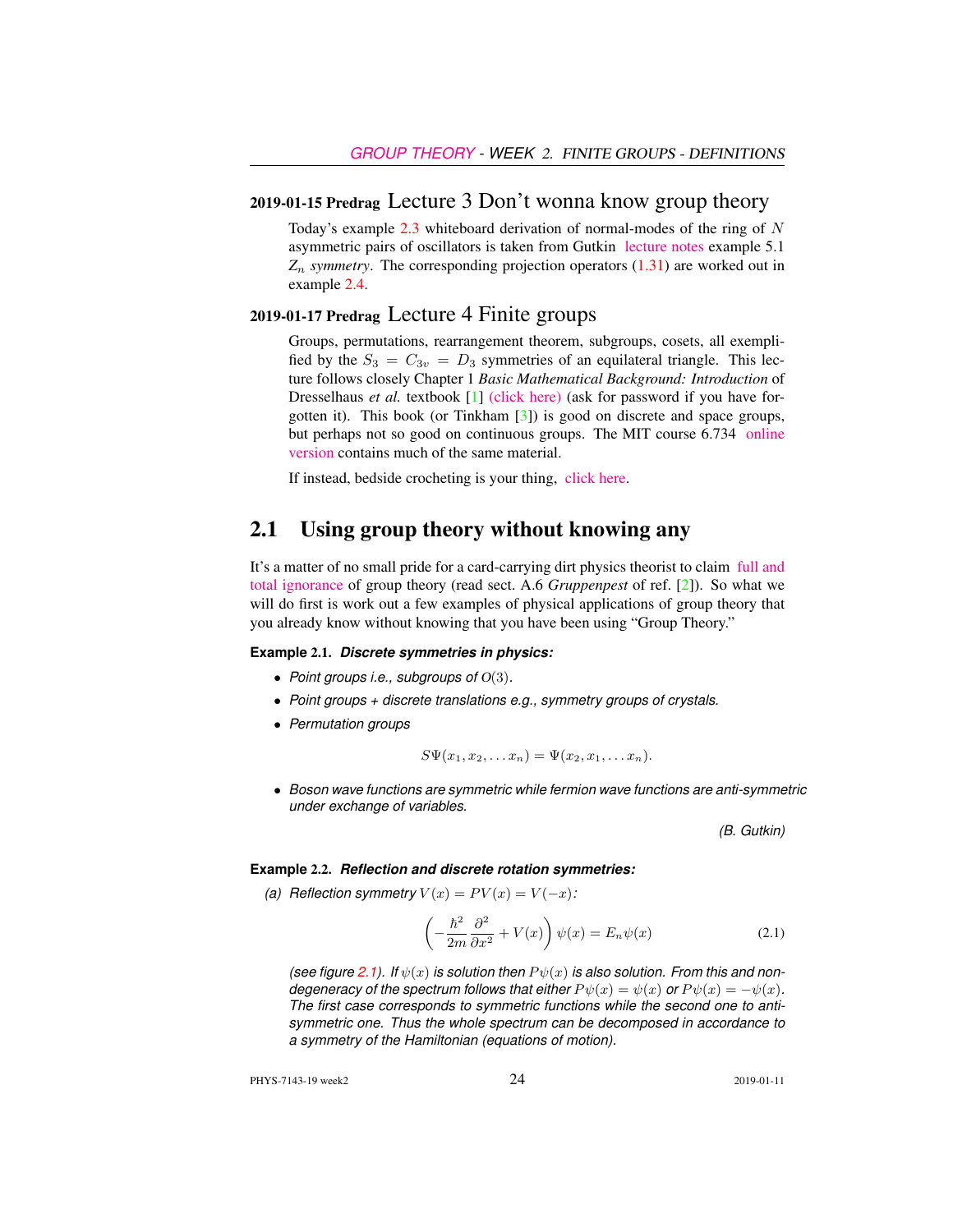

Figure 2.1: (left) A reflection-symmetric double-well potential. (right) A 1/3rd-circle rotation-symmetric plane billiard (infinite wall potential in 2D). (B. Gutkin)

(b) Rotation symmetry  $V(x) = gV(x)$ ,  $G = \{e, g, g^2\}$ : By the same argument we *have three possibilities:*

$$
g\psi(x) = \psi(x);
$$
  $g\psi(x) = e^{i2\pi/3}\psi(x);$   $g^{-1}\psi(x) = e^{-i2\pi/3}\psi(x).$ 

In addition, by the time reversal symmetry if  $\psi(x)$  is solution then  $\psi^*(x)$  is solu*tion with the same eigenvalue as well. From this follows that the spectrum must be degenerate. The spectrum is split into a real eigenfunction*  $\{\psi_1(x)\}\$ *, and a degenerate pair of real eigenfunctions*

$$
\psi_2(x) = \psi(x) + \psi^*(x); \psi_3(x) = i(\psi(x) - \psi^*(x)),
$$
 where  $g\psi(x) = e^{i2\pi/3}\psi(x)$ 

*invariant under rotations by 1/3-rd of a circle.*

*(B. Gutkin)*

**Example** 2.3. *Vibrational spectra of molecules: In the linear, harmonic oscillator approximation the classical dynamics of the molecule is governed by the Hamiltonian*

$$
H = \sum_{i=1}^{N} \frac{m_i}{2} \dot{x}_i^2 + \frac{1}{2} \sum_{i,j=1}^{N} x_i^{\top} V_{ij} x_j ,
$$

*where* {xi} *are small deviations from the resting the equilibrium, resting points of the molecules labelled* i*.* Vij *is a symmetric matrix, so it can be brought to a diagonal form by an orthogonal transformation, a set of* N *uncoupled harmonic oscillators or* normal modes *of frequencies*  $\{\omega_i\}$ .

$$
x \to y = Ux, \qquad H = \sum_{i=1}^{N} \frac{m_i}{2} \left( \dot{y}_i^2 + \omega_i^2 y_i^2 \right). \tag{2.2}
$$

*Consider now the ring of pair-wise interactions of two kinds of molecules sketched in figure 2.2 (a), given by the potential*

$$
V(z) = \frac{1}{2} \sum_{i=1}^{N} (k_1 (x_i - y_i)^2 + k_2 (x_{i+1} - y_i)^2) , \qquad z_i = \begin{pmatrix} x_i \\ y_i \end{pmatrix} , \qquad (2.3)
$$

2019-01-11 25 PHYS-7143-19 week2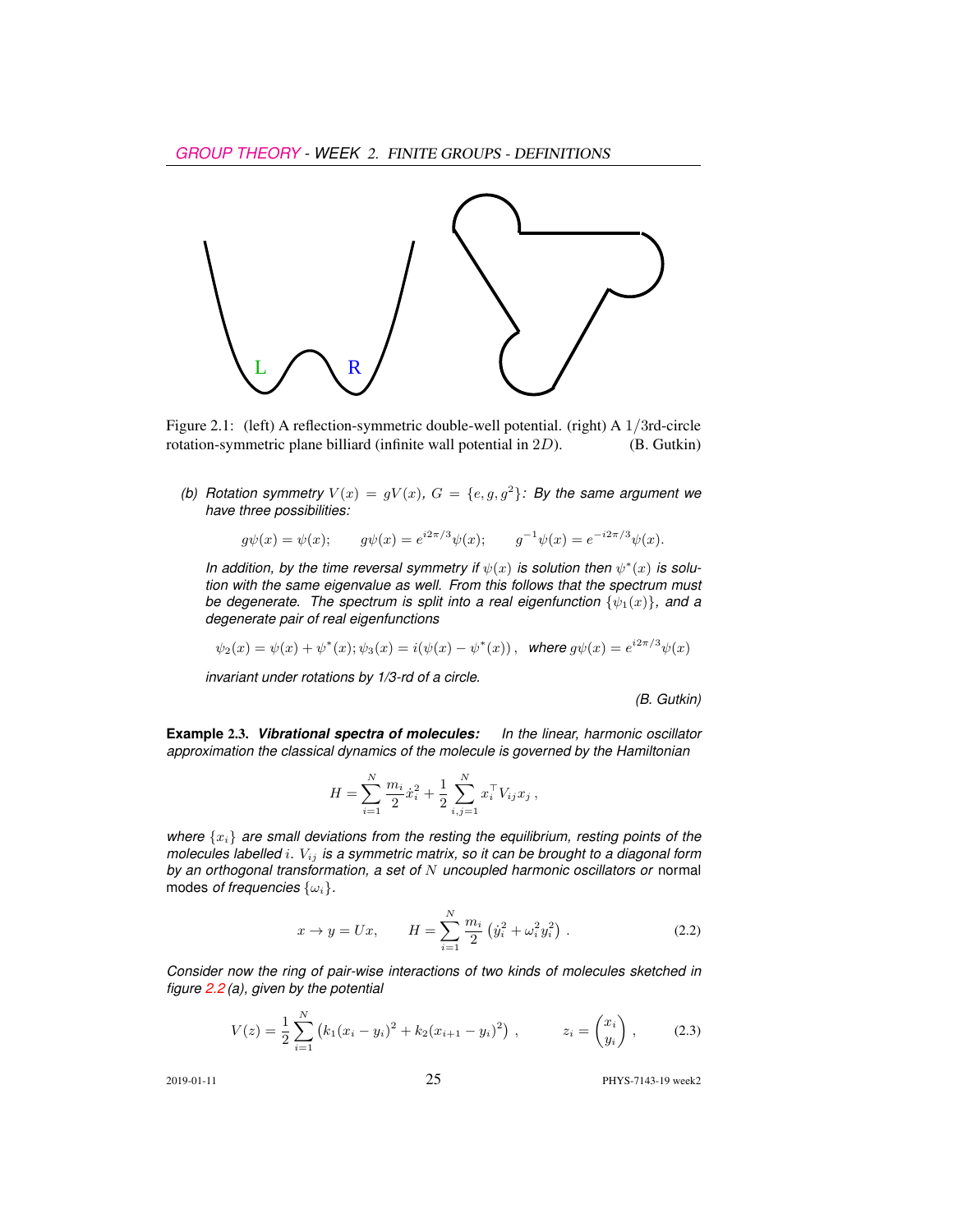

Figure 2.2: (a) Chain with circular symmetry. (b) Dependance of frequency on the representation wavenumber k. (c) Molecule with  $D_3$  symmetry. (B. Gutkin)

*whose* [2N ×2N] *matrix form is (aside to the cognoscenti: this is a Toeplitz matrix):*

|                        |                                                                                                                                   |                    |                             |                                        |  | 0 0 $-k_2$ |                                  |
|------------------------|-----------------------------------------------------------------------------------------------------------------------------------|--------------------|-----------------------------|----------------------------------------|--|------------|----------------------------------|
| $V_{ij} = \frac{1}{5}$ | $\begin{pmatrix} k_1+k_2 & -k_1 & 0 & 0 & 0 & \dots & 0 \ -k_1 & k_1+k_2 & -k_2 & 0 & 0 & \dots & 0 \end{pmatrix}$<br>$k_1 + k_2$ |                    |                             |                                        |  |            |                                  |
|                        |                                                                                                                                   | $-k_2$ $k_1 + k_2$ | $-k_1$ 0  0                 |                                        |  | $\cup$     |                                  |
|                        | 0 $-k_1$ $k_1 + k_2$ $-k_2$ 0 0                                                                                                   |                    |                             |                                        |  |            |                                  |
|                        |                                                                                                                                   |                    | $\sim 10^{11}$ km s $^{-1}$ |                                        |  |            |                                  |
|                        |                                                                                                                                   |                    |                             |                                        |  |            |                                  |
|                        |                                                                                                                                   |                    | $\sim$ 0                    | $\begin{array}{ccc} & & 0 \end{array}$ |  |            | $\ldots$ $-k_2$ $k_1+k_2$ $-k_1$ |
|                        |                                                                                                                                   |                    | $\overline{0}$              | $\begin{array}{ccc} & & 0 \end{array}$ |  |            | $\ldots$ 0 $-k_1$ $k_1+k_2$      |

*This potential matrix is a holy mess. How do we find an orthogonal transformation (2.2) that diagonalizes it? Look at figure 2.2 (a). Molecules lie on a circle, so that suggests we should use a Fourier representation. As the*  $i = 1$  *labelling of the starting molecule on a ring is arbitrary, we are free to relabel them, for example use the next molecule pair as the starting one. This relabelling is accomplished by the* [2N × 2N] *permutation matrix (or 'one-step shift', 'stepping' or 'translation' matrix)* M *of form*

$$
\begin{pmatrix}\n0 & 0 & \dots & 0 & I \\
I & 0 & \dots & 0 & 0 \\
0 & I & \dots & 0 & 0 \\
\vdots & \vdots & \ddots & \vdots & \vdots \\
0 & 0 & \dots & I & 0\n\end{pmatrix}\n\begin{pmatrix}\nz_1 \\
z_2 \\
z_3 \\
\vdots \\
z_n\n\end{pmatrix}\n=\n\begin{pmatrix}\nz_n \\
z_1 \\
z_2 \\
\vdots \\
z_{n-1}\n\end{pmatrix}, \quad I = \begin{pmatrix}\n1 & 0 \\
0 & 1\n\end{pmatrix}, \quad z_i = \begin{pmatrix}\nx_i \\
y_i\n\end{pmatrix}
$$
\n(2.4)

*Projection operators corresponding to* M *are worked out in example 2.4. They are* N *distinct* [2N ×2N] *matrices,*

$$
P_k = \begin{pmatrix} I & \bar{\lambda}I & \bar{\lambda}^2I & \dots & \bar{\lambda}^{N-2}I & \bar{\lambda}^{N-1}I \\ \lambda I & I & \bar{\lambda}I & \dots & \bar{\lambda}^{N-3}I & \bar{\lambda}^{N-2}I \\ \lambda^2I & \lambda I & I & \dots & \bar{\lambda}^{N-4}I & \bar{\lambda}^{N-3}I \\ \vdots & \vdots & \vdots & \ddots & \vdots & \vdots \\ \lambda^{N-2}I & \lambda^{N-3}I & \lambda^{N-4}I & \dots & I & \bar{\lambda}I \\ \lambda^{N-1}I & \lambda^{N-2}I & \lambda^{N-2}I & \dots & \lambda I & I \end{pmatrix}, \quad \lambda = \exp\left(\frac{2\pi i}{N}k\right) \tag{2.5}
$$

PHYS-7143-19 week2 2019-01-11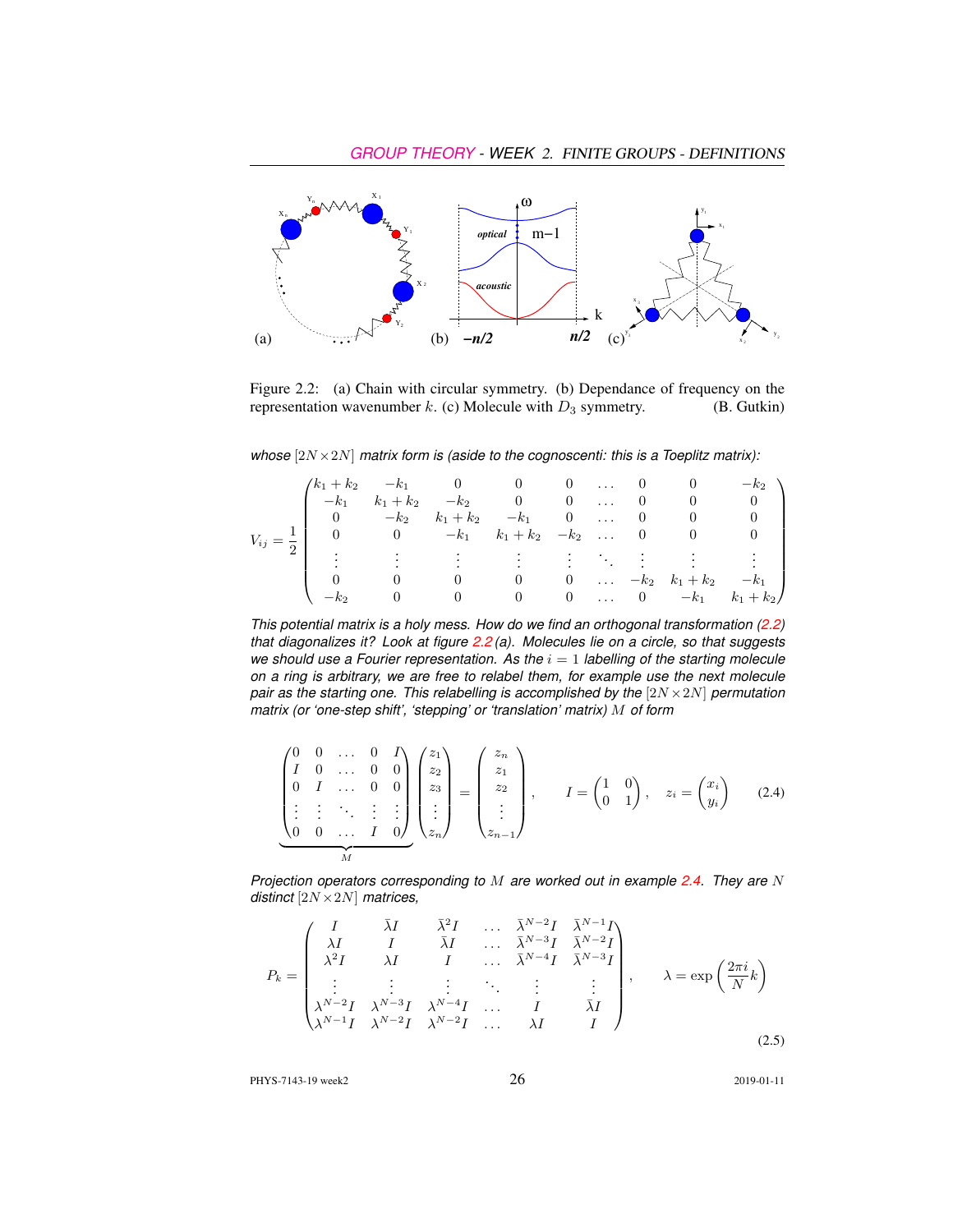*which decompose the* 2N*-dimensional configuration space of the molecule ring into a* direct sum of  $N$  2-dimensional spaces, one for each discrete Fourier mode  $k =$  $0, 1, 2, \cdots, N-1.$ 

*The system (2.3) is clearly invariant under the cyclic permutation relabelling* M*,* [V, M] = 0 *(though checking this by explicit matrix multiplications might be a bit tedious), so the* P<sup>k</sup> *decompose the interaction potential* V *as well, and reduce its action to the* k*th 2-dimensional subspace. Thus the* [2N ×2N] *diagonalization (2.2) is now reduced to a* [2×2] *diagonalization which one can do by hand. The resulting* k*th space is spanned by two* 2N*-dimensional vectors, which we guess to be of form:*

$$
\eta_1 = \frac{1}{\sqrt{n}} \begin{pmatrix} 1 \\ 0 \\ \lambda \\ 0 \\ \vdots \\ \lambda^{n-1} \\ 0 \end{pmatrix}, \qquad \eta_2 = \frac{1}{\sqrt{n}} \begin{pmatrix} 0 \\ 1 \\ 0 \\ \lambda \\ \vdots \\ 0 \\ \lambda^{n-1} \end{pmatrix}.
$$

*In order to find eigenfrequences we have to consider action of* V *on these two vectors:*

$$
V\eta_1 = (k_1 + k_2)\eta_1 - (k_1 + k_2\lambda)\eta_2, \qquad V\eta_2 = (k_1 + k_2)\eta_2 - (k_1 + k_2\bar{\lambda})\eta_1.
$$

*The corresponding eigenfrequencies are determined by the equation:*

$$
0 = \det \left( \begin{pmatrix} k_1 + k_2 & -(k_1 + k_2 \lambda) \\ -(k_1 + k_2 \bar{\lambda}) & k_1 + k_2 \end{pmatrix} - \frac{\omega^2}{2} I \right) \implies
$$
  

$$
\frac{1}{2} \omega_{\pm}^2(k) = k_1 + k_2 \pm |k_1 + k_2 \lambda^k|,
$$
 (2.6)

*one acoustic (* $\omega(0) = 0$ *), one optical, see figure 2.2 (b) and the [acoustic and optical](https://en.wikipedia.org/wiki/Phonon#Acoustic_and_optical_phonons) [phonons](https://en.wikipedia.org/wiki/Phonon#Acoustic_and_optical_phonons) wiki. (B. Gutkin)*

#### **Example 2.4.** *Projection operators for cyclic group* $Z_N$ *.*

*Consider a cyclic group*  $Z_N = \{e, g, g^2, \cdots g^{N-1}\}$ , and let  $M = D(g)$  be a  $[2N \times 2N]$ *representation of the one-step shift q. In the projection operator formulation (1.31)*, *the N* distinct eigenvalues of *M*, the *N*th roots of unity  $\lambda_n = \lambda^n$ ,  $\lambda = \exp(i 2\pi/N)$ , n = 0, . . . N − 1*, split the* 2N*-dimensional space into* N *2-dimensional subspaces by means of projection operators*

$$
P_n = \prod_{m \neq n} \frac{M - \lambda_m I}{\lambda_n - \lambda_m} = \prod_{m=1}^{N-1} \frac{\lambda^{-n} M - \lambda^m I}{1 - \lambda^m},
$$
\n(2.7)

where we have multiplied all denominators and numerators by  $\lambda^{-n}$ . The numerator is *now a matrix polynomial of form*  $(x - \lambda)(x - \lambda^2) \cdots (x - \lambda^{N-1})$ , with the zeroth root  $(x - \lambda^0) = (x - 1)$  *quotiented out from the defining matrix equation*  $M^N - 1 = 0$ . Using

$$
\frac{1-x^N}{1-x} = 1 + x + \dots + x^{N-1} = (x - \lambda)(x - \lambda^2) \cdots (x - \lambda^{N-1})
$$

*we obtain the projection operator in form of a discrete Fourier sum (rather than the product (1.31)),*

$$
P_n = \frac{1}{N} \sum_{m=0}^{N-1} e^{i \frac{2\pi}{N} nm} M^m.
$$

2019-01-11 **27** PHYS-7143-19 week2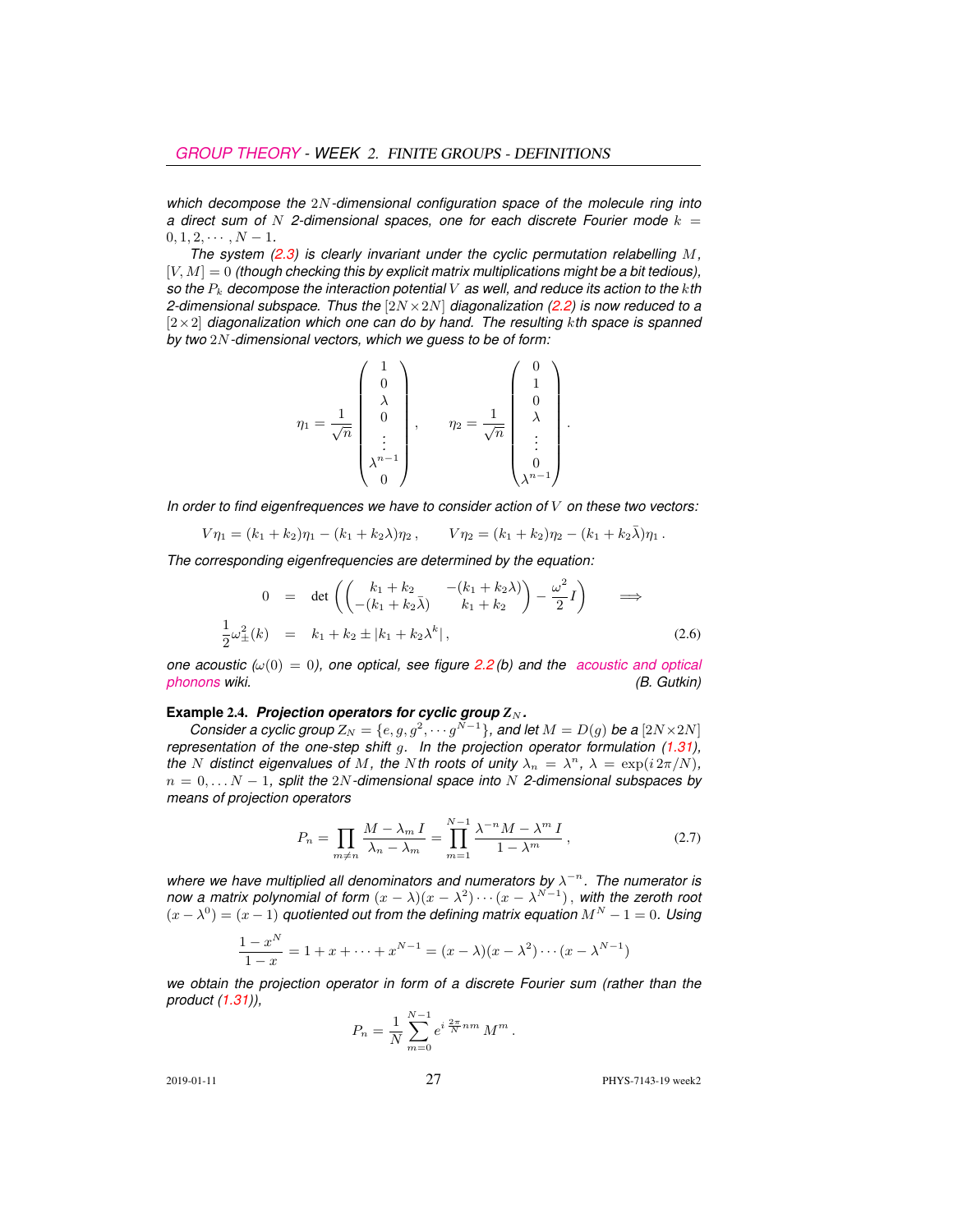*This form of the projection operator is the simplest example of the key group theory tool, projection operator expressed as a sum over characters,*

$$
P_n = \frac{1}{|G|} \sum_{g \in G} \bar{\chi}(g) D(g) \,,
$$

*upon which stands all that follows in this course. (B. Gutkin and P. Cvitanovic)´*

## 2.2 Discussion

- 2017-08-31 Michael Meehan <xmeehan@gatech.edu>, writes: When talking about the cosets of a subgroup we demonstrated multiplication between cosets with a specific example, but this wasn't leading to something along the lines of that the set of all left cosets of a subgroup (or the set of all the right cosets of a subgroup) form a group, correct? It didn't appear so in the example since the "unit"  $\{E, A\}$ we looked appears to only have the properties of an identity with multiplication from one direction (the direction depending on if it is the set of left cosets or the set of right cosets). In the context of the lecture I think this point was related to Lagrange's theorem (although we didn't call it that) and I vaguely remember cosets being used in the proof of Lagrange's theorem but I wasn't connecting it today. Are we going to cover that in a future lecture?
- 2019-01-15 Predrag You are right Lagrange's theorem (see the [wiki\)](https://en.wikipedia.org/wiki/Lagrange%27s_theorem_(group_theory)) simply says the order of a subgroup has to be a divisor of the order of the group. We used cosets to partition elements of G to prove that. But what we really need cosets for is to define (see Dresselhaus *et al.* [1] Sect. 1.7) *Factor Groups* whose elements are cosets of a self-conjugate subgroup [\(click here\).](http://ChaosBook.org/library/Dresselhaus07.pdf) I will not cover that in a subsequent lecture, so please read up on it yourself.
- **2017-08-31 Michael Meehan** You talked about the period of an element  $X$ , and said that that *period* is the *set*

$$
\{E, X, \cdots, X^{n-1}\},\tag{2.8}
$$

where  $n$  is the *order* of the element  $X$ . I had thought that set was the subgroup generated by the element  $X$  and that the period of the element  $X$  was a synonym for the order of the element  $X$ ? Is that incorrect?

2019-01-15 Predrag To keep things as simple as possible, in Thursday's lecture I followed Sect. 1.3 *Basic Definitions* of Dresselhaus *et al.* textbook [1], to the letter. In Def. 3 the *order* of an element X is the smallest n such that  $X^n = E$ , and they call the set  $(2.8)$  the *period* of X. I do not like that usage (and do not remember seeing it anywhere else). As you would do, in ChaosBook.org Chap. *[Flips,](http://chaosbook.org/paper.shtml#finiteGr) [slides and turns](http://chaosbook.org/paper.shtml#finiteGr)* I also define the smallest n to be the *period* of X and refer to the set  $(2.8)$  as the *orbit* generated by X. When we get to compact continuous groups, the orbit will be a (great) circle generated by a given Lie algebra element, and look more like what we usually think of as an orbit.

PHYS-7143-19 week2 28 2019-01-11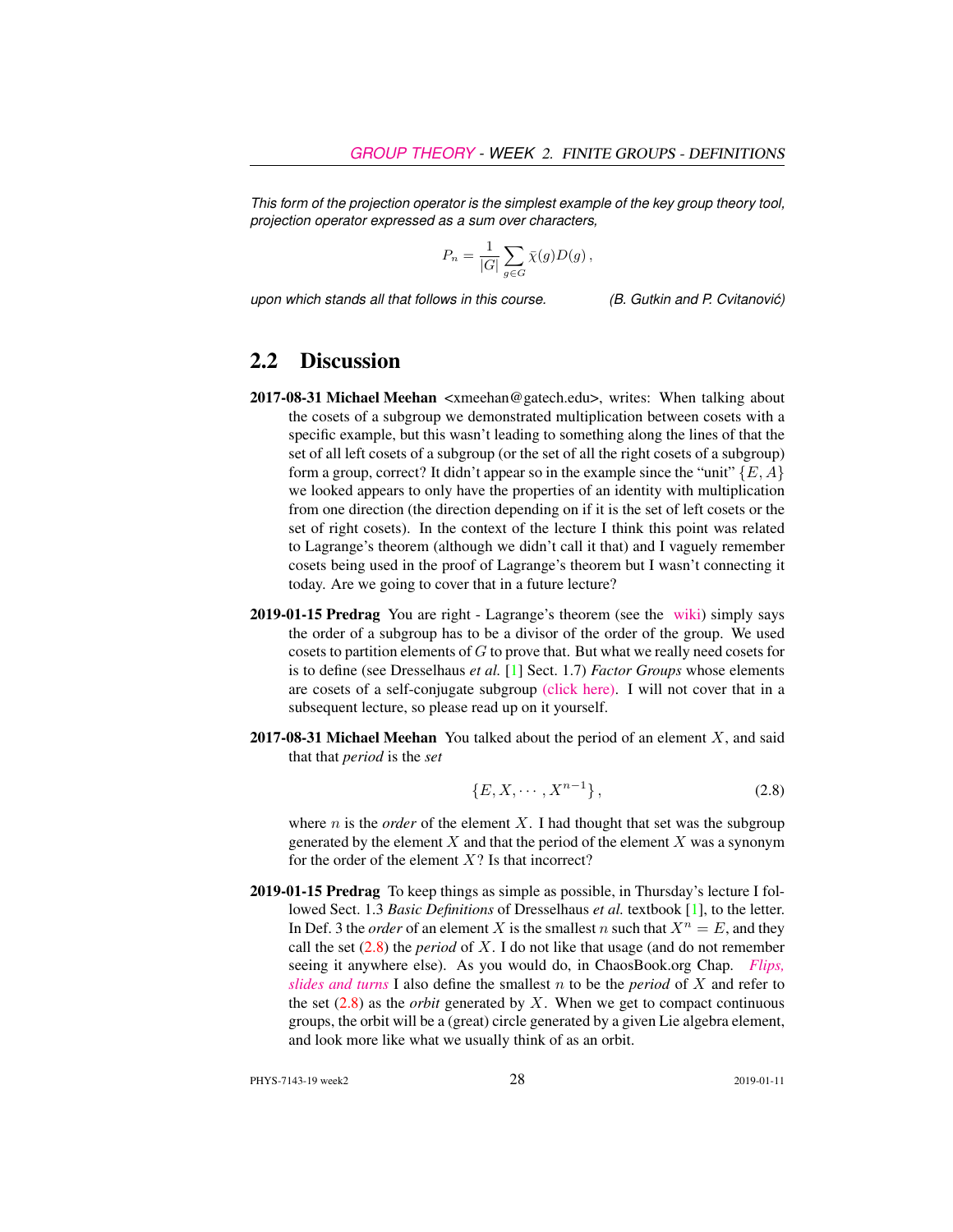I am not using my own [ChaosBook.org](http://ChaosBook.org) here, not to confuse things further by discussing both time evolution and its discrete symmetries. Here we focus on the discrete group only (typically spatial reflections and finite angle rotations).

## References

- [1] M. S. Dresselhaus, G. Dresselhaus, and A. Jorio, *[Group Theory: Application to](http://dx.doi.org/10.1007/978-3-540-32899-5) [the Physics of Condensed Matter](http://dx.doi.org/10.1007/978-3-540-32899-5)* (Springer, New York, 2007).
- [2] R. Mainieri and P. Cvitanovic,´ ["A brief history of chaos",](http://ChaosBook.org/paper.shtml#appendHist) in *[Chaos: Classical](http://ChaosBook.org/paper.shtml#appendHist)* [and Quantum](http://ChaosBook.org/paper.shtml#appendHist), edited by P. Cvitanović, R. Artuso, R. Mainieri, G. Tanner, and G. Vattay (Niels Bohr Inst., Copenhagen, 2017).
- [3] M. Tinkham, *[Group Theory and Quantum Mechanics](http://dx.doi.org/10.1016/c2013-0-01646-5)* (Dover, New York, 2003).

## **Exercises**

2.1.  $G_x \subset G$ . The maximal set of group actions which maps a state space point x into itself,

$$
G_x = \{ g \in G : gx = x \},\tag{2.9}
$$

is called the *isotropy group* (or *stability subgroup* or *little group*) of x. Prove that the set  $G_x$  as defined in (2.9) is a subgroup of G.

- 2.2. Transitivity of conjugation. Assume that  $g_1, g_2, g_3 \in G$  and both  $g_1$  and  $g_2$  are conjugate to  $g_3$ . Prove that  $g_1$  is conjugate to  $g_2$ .
- 2.3. **Isotropy subgroup of** gx. Prove that for  $g \in G$ , x and gx have conjugate isotropy subgroups:

$$
G_{gx} = g G_x g^{-1}
$$

2.4. **D<sub>3</sub>: symmetries of an equilateral triangle.** Consider group  $D_3 \cong Z_{3v}$ , the symmetry group of an equilateral triangle:



- (a) List the group elements and the corresponding geometric operations
- (b) Find the subgroups of the group D3.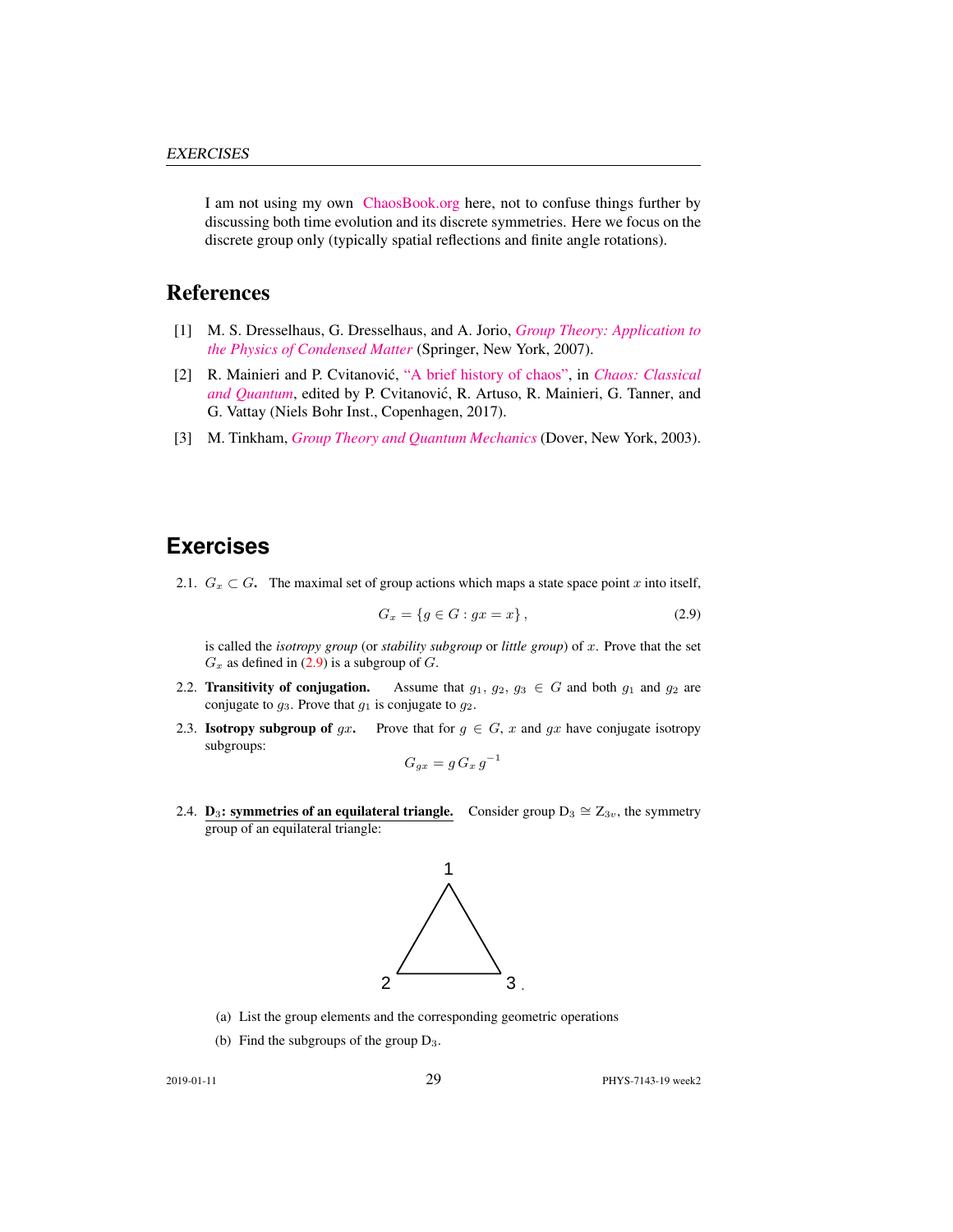- (c) Find the classes of  $D_3$  and the number of elements in them, guided by the geometric interpretation of group elements. Verify your answer using the definition of a class.
- (d) List the conjugacy classes of subgroups of  $D_3$ . (continued as exercise 4.1)
- 2.5. Z<sub>4</sub>-invariant potential. Consider the Schrödinger equation for a particle moving in a two-dimensional bounding potential  $V$ , such that the spectrum is discrete. Assume that V is  $Z_N$ -invariant, i.e., V remains invariant under the rotation R by the angle  $2\pi/N$ . For  $N = 3$  case, figure 2.3(a), the spectrum of the system can be split into two sectors:  $\{E_n^0\}$  non-degenerate levels corresponding to symmetric eigenfunctions  $\phi_n(Rx) = \phi_n(x)$  and doubly degenerate levels  $\{E_n^{\pm}\}\$  corresponding to non-symmetric eigenfunctions  $\phi_n(Rx) = e^{\pm 2\pi i/3} \phi_n(x)$ .
	- Q 1 What is the spectral structure in the case of  $N = 4$ , figure 2.3 (b)? How many sectors appear and what are their degeneracies?
	- $Q$  2 What is the spectral structure for general  $N$ ?
	- $\bf{Q}$  3 A constant magnetic field normal to the 2D plane is added to V. How will it affect the spectral structure?
	- Q 4 (bonus question) Figure out the spectral structure if the symmetry group of potential is  $D_3$  (also includes 3 reflections), figure 2.3 (c).

(Boris Gutkin)



Figure 2.3: Hard wall potential with (a) symmetry  $Z_3$ , (b) symmetry  $Z_4$ , and (c) symmetry  $D_3$ .

- 2.6. **Permutation of three objects.** Consider  $S_3$ , the group of permutations of 3 objects.
	- (a) Show that  $S_3$  is a group.
	- (b) List the conjugacy classes of  $S_3$ ?
	- (c) Give an interpretation of these classes if the group elements are substitution operations on a set of three objects.
	- (c) Give a geometrical interpretation in case of group elements being symmetry operations on equilateral triangle.
- 2.7. Arrangement of five particles. Consider the arrangement of particles illustrated in figure 2.4: on each corner (vertex) of a rigid square lies a particle  $C$ ; in the center of the square, but out of the plane on the  $z$  axis, is the particle  $A$ .
	- (a) What are the symmetries of this arrangement?

PHYS-7143-19 week2 2019-01-11